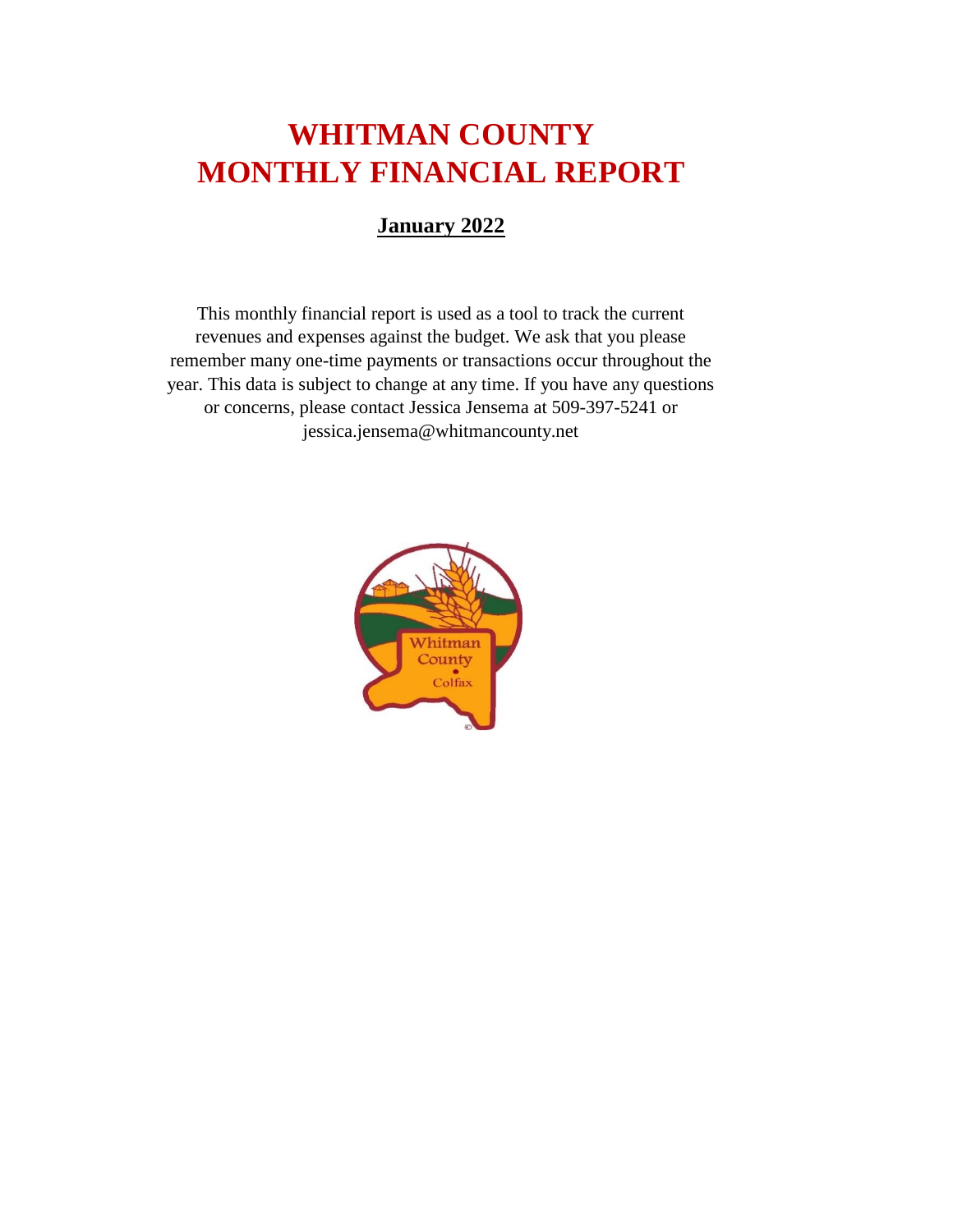|                                  | <b>CURRENT EXPENSE/GENERAL FUND</b> |                              |            |                  |                                                  |             |           |                 |  |
|----------------------------------|-------------------------------------|------------------------------|------------|------------------|--------------------------------------------------|-------------|-----------|-----------------|--|
|                                  |                                     |                              |            |                  | <b>REVENUES &amp; EXPENDITURES BY DEPARTMENT</b> |             |           |                 |  |
|                                  | AS OF 1/31/2022 (8.3%)              |                              |            |                  |                                                  |             |           |                 |  |
|                                  |                                     |                              |            |                  |                                                  |             |           |                 |  |
|                                  | <b>Revenue</b>                      |                              |            | %                | <b>Expenditures</b>                              |             |           | $\%$            |  |
| <b>Department</b>                | 2022 Budget                         | 2022 Actual                  | Remaining  | <b>Collected</b> | 2022 Budget                                      | 2022 Actual | Remaining | <b>Expended</b> |  |
| <b>Beginning Fund Balance</b>    | 10,500,000                          |                              | 10,500,000 |                  |                                                  |             |           | 0.00%           |  |
| Beg. Fund Bal.-Assigned          | 2,819,029                           | $\qquad \qquad \blacksquare$ | 2,819,029  |                  |                                                  |             |           |                 |  |
| Prior Period Adjustment          |                                     | $\overline{\phantom{a}}$     |            | 0.00%            |                                                  |             |           |                 |  |
| <b>BoCC</b>                      |                                     |                              |            | 0.00%            | 440,015                                          | 41,913      | 398,102   | 9.53%           |  |
| <b>General Government</b>        | 2,181,850                           | 128,478                      | 2,053,372  | 5.89%            | 6,772,804                                        | 1,220,412   | 5,552,392 | 18.02%          |  |
| <b>Administrative Services</b>   | 903,700                             | 7,150                        | 896,550    | 0.79%            | 514,725                                          | 10,181      | 504,544   | 1.98%           |  |
| <b>Human Resources</b>           | 1,000                               |                              | 1,000      | 0.00%            | 317,779                                          | 20,590      | 297,189   | 6.48%           |  |
| <b>Superior Court</b>            | 17,485                              | 15,845                       | 1,640      | 90.62%           | 254,587                                          | 22,044      | 232,543   | 8.66%           |  |
| <b>District Court</b>            | 814,150                             | 30,966                       | 783,184    | 3.80%            | 1,084,690                                        | 73,497      | 1,011,193 | 6.78%           |  |
| Clerk                            | 357,390                             | 40,177                       | 317,213    | 11.24%           | 532,579                                          | 79,342      | 453,237   | 14.90%          |  |
| Treasurer                        | 10,211,056                          | 395,482                      | 9,815,574  | 3.87%            | 471,315                                          | 39,918      | 431,397   | 8.47%           |  |
| Auditor                          | 725,150                             | 111,706                      | 613,444    | 15.40%           | 1,290,623                                        | 75,459      | 1,215,164 | 5.85%           |  |
| Assessor                         |                                     |                              |            | 0.00%            | 560,986                                          | 36,452      | 524,534   | 6.50%           |  |
| <b>Prosecuting Attorney</b>      | 122,711                             | 8,620                        | 114,091    | 7.02%            | 870,606                                          | 57,926      | 812,680   | 6.65%           |  |
| <b>Child Support Enforcement</b> | 116,918                             |                              | 116,918    | 0.00%            | 116,918                                          | 1,990       | 114,928   | 1.70%           |  |
| <b>Facilities Management</b>     |                                     |                              |            | 0.00%            | 810,496                                          | 52,958      | 757,538   | 6.53%           |  |
| Sheriff                          | 611,600                             | 65,829                       | 545,771    | 10.76%           | 4,530,387                                        | 307,734     | 4,222,653 | 6.79%           |  |
| Juvenile                         | 140,645                             | 4,086                        | 136,559    | 2.91%            | 610,719                                          | 48,046      | 562,673   | 7.87%           |  |
| Weed                             | 1,350                               | $\overline{\phantom{a}}$     | 1,350      | 0.00%            | 99,331                                           | 6,829       | 92,502    | 6.87%           |  |
| Coroner                          | 6,000                               | $\overline{a}$               | 6,000      | 0.00%            | 225,280                                          | 12,685      | 212,595   | 5.63%           |  |
| Extension                        | 400                                 |                              | 400        | 0.00%            | 157,097                                          | 6,604       | 150,493   | 4.20%           |  |
| <b>Emergency Management</b>      | 132,256                             | 30,275                       | 101,981    | 22.89%           | 373,534                                          | 19,005      | 354,529   | 5.09%           |  |
| Health                           | 598,762                             | 121,286                      | 477,476    | 20.26%           | 777,023                                          | 66,966      | 710,057   | 8.62%           |  |
| Fair                             | 197,100                             | 1,550                        | 195,550    | 0.79%            | 457,232                                          | 14,890      | 442,342   | 3.26%           |  |
| Parks & Rec                      | 15,000                              | (7)                          | 15,007     | $-0.05%$         | 267,364                                          | 12,712      | 254,652   | 4.75%           |  |
| İІТ                              | 130,500                             |                              |            | 0.00%            | 998,052                                          | 141,969     | 856,083   | 14.22%          |  |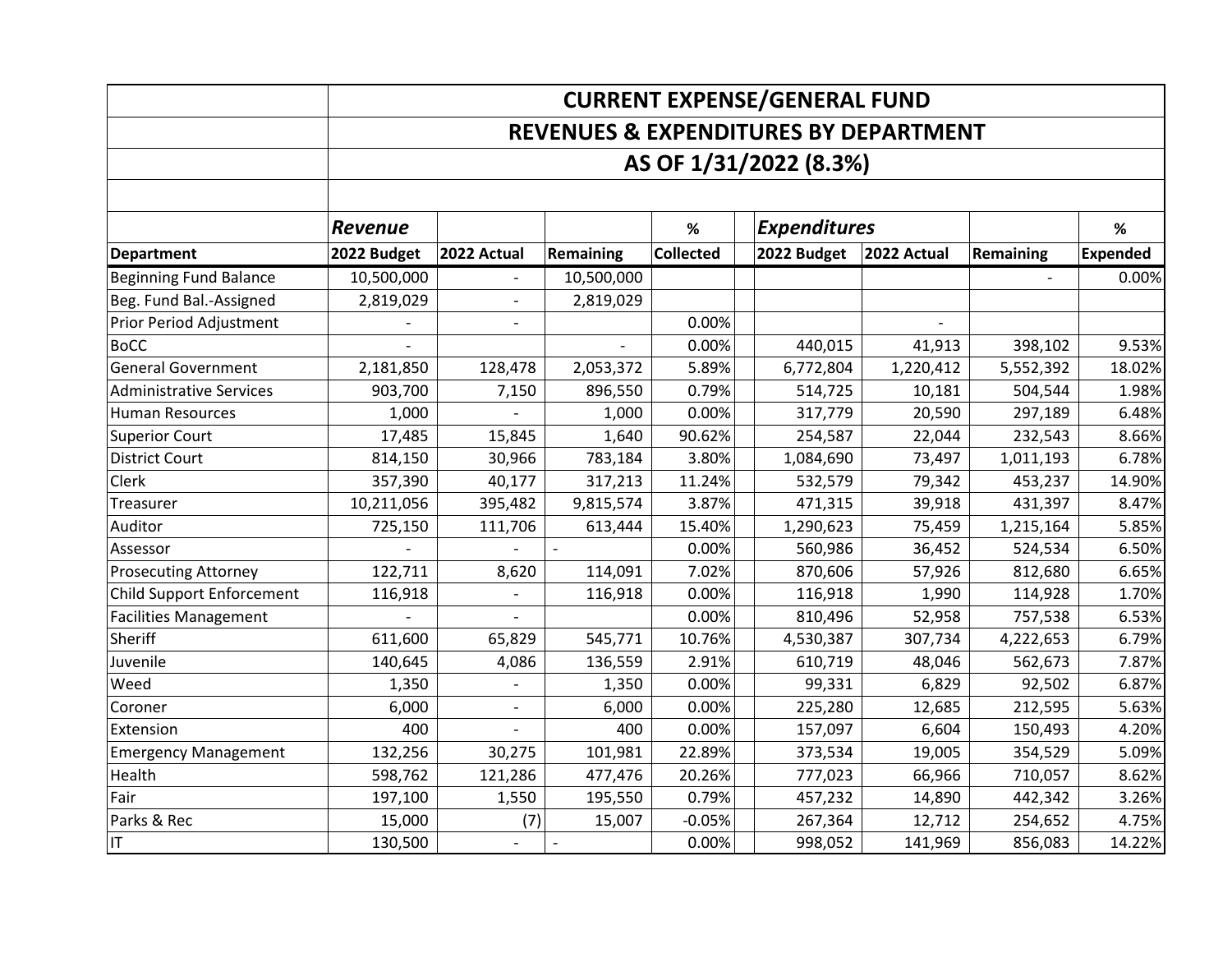| <b>Ending Fund</b><br><b>Balance</b> |            |         |            | $0.00\%$ | 8,069,910  |           | 8,069,910  | $0.00\%$ |
|--------------------------------------|------------|---------|------------|----------|------------|-----------|------------|----------|
| <b>TOTALS</b>                        | 30,604,052 | 961,443 | 29,512,109 | 3.14%    | 30,604,052 | 2,370,122 | 28,233,930 | 7.74%    |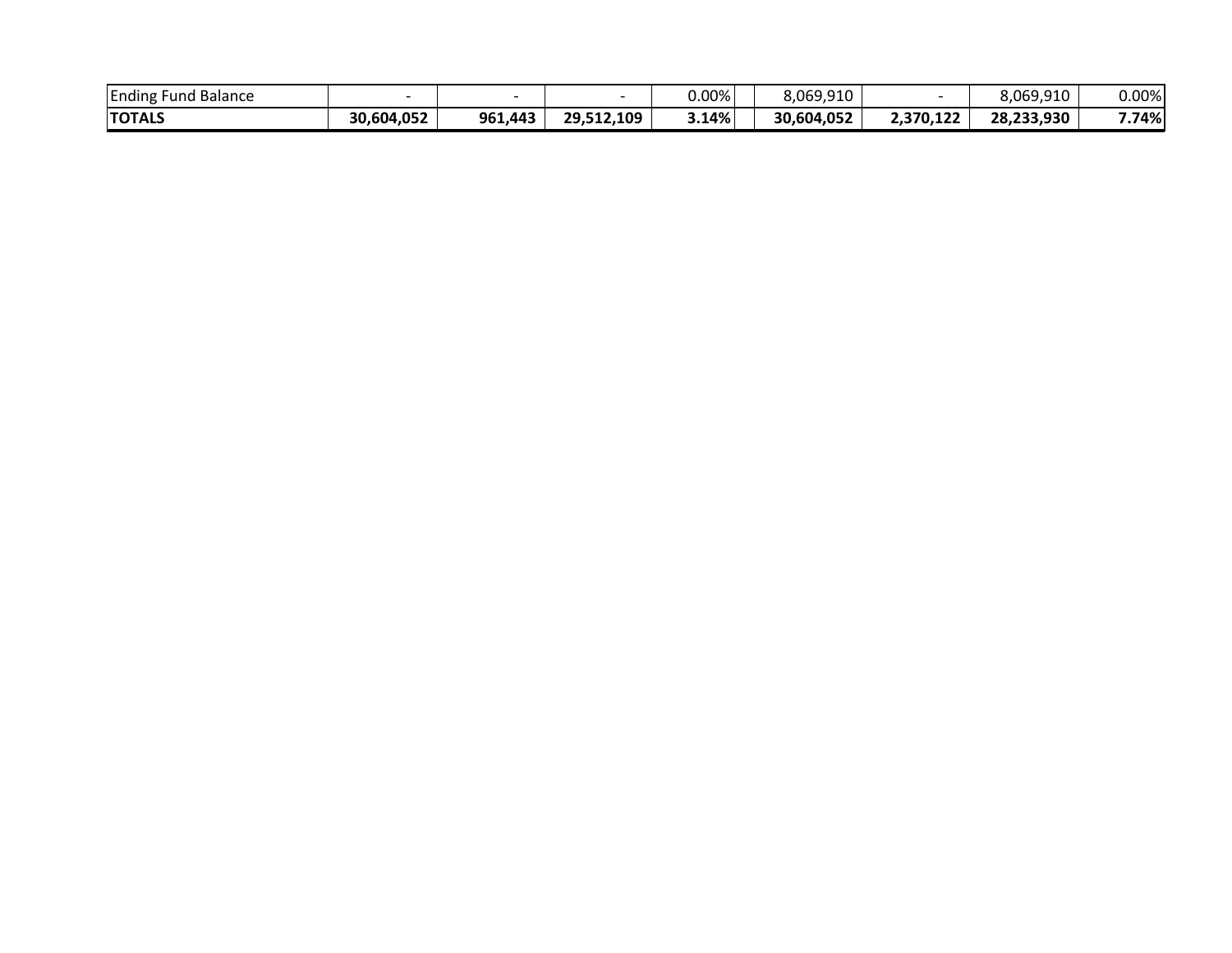#### **CURRENT EXPENSE & COUNTY-WIDE CASH AND DEBT AS OF 1/31/2022**

#### **CASH/INVESTMENTS**

| <b>Current Expense/General Fund</b>                 | January 2022 | January 2021 | January 2020 | January 2019 | January 2018 |
|-----------------------------------------------------|--------------|--------------|--------------|--------------|--------------|
| Cash                                                | 9,555,038    | 8.050.344    | 9.092.007    | 7.555.347    | 5.574.673    |
| Reserve (Investment)                                | 2.819.029    | 2.819.029    | 1.619.029    | 1.419.029    | 1,169,029    |
| <b>Total Current Expense Cash &amp; Investments</b> | 12.374.067   | 10.869.373   | 10.711.036   | 8.974.376    | 6.743.702    |

| County-Wide                                     | January 2022 | January 2021 | January 2020 | January 2019 | January 2018 |
|-------------------------------------------------|--------------|--------------|--------------|--------------|--------------|
| Cash                                            | 30,263,954   | 26,799,253   | 26,192,838   | 27,218,053   | 25,860,005   |
| Investments                                     | 7.751.738    | 7.125.453    | 7.219.392    | 4.602.073    | 4,343,374    |
| <b>Total County-Wide Cash &amp; Investments</b> | 38.015.692   | 33.924.706   | 33,412,230   | 31.820.126   | 30,203,379   |

#### **DEBT - County-wide**

| <b>Interfund loans</b>                                            |                        |                 |                 |
|-------------------------------------------------------------------|------------------------|-----------------|-----------------|
| <b>Borrowing Fund</b>                                             | <b>Lending Fund</b>    |                 |                 |
| <b>Emergency Communication, Principal Only</b>                    | <b>Current Expense</b> | \$<br>1,000,000 | 5/31/2025       |
| <b>General Obligations</b>                                        |                        |                 |                 |
| Public Service Building GO Bond, Principal Only<br>Holman Capital |                        | \$<br>1,354,699 | 3/31/2031       |
| <b>Revenue Obligations</b>                                        |                        |                 |                 |
| Solid Waste Revenue Bond, Principal Only                          |                        | \$<br>569,914   | 12/20/2023      |
| Compensated Balances-County-Wide                                  |                        | \$<br>905,854   | as of 1/31/2022 |
| Landfill Closure and Post Closure                                 |                        | \$<br>1,700,000 |                 |
| <b>Emergency Comm Capital Lease</b>                               |                        | \$<br>761,247   | 7/20/2025       |
| <b>Total County-Wide Debt</b>                                     |                        | \$<br>6,291,714 |                 |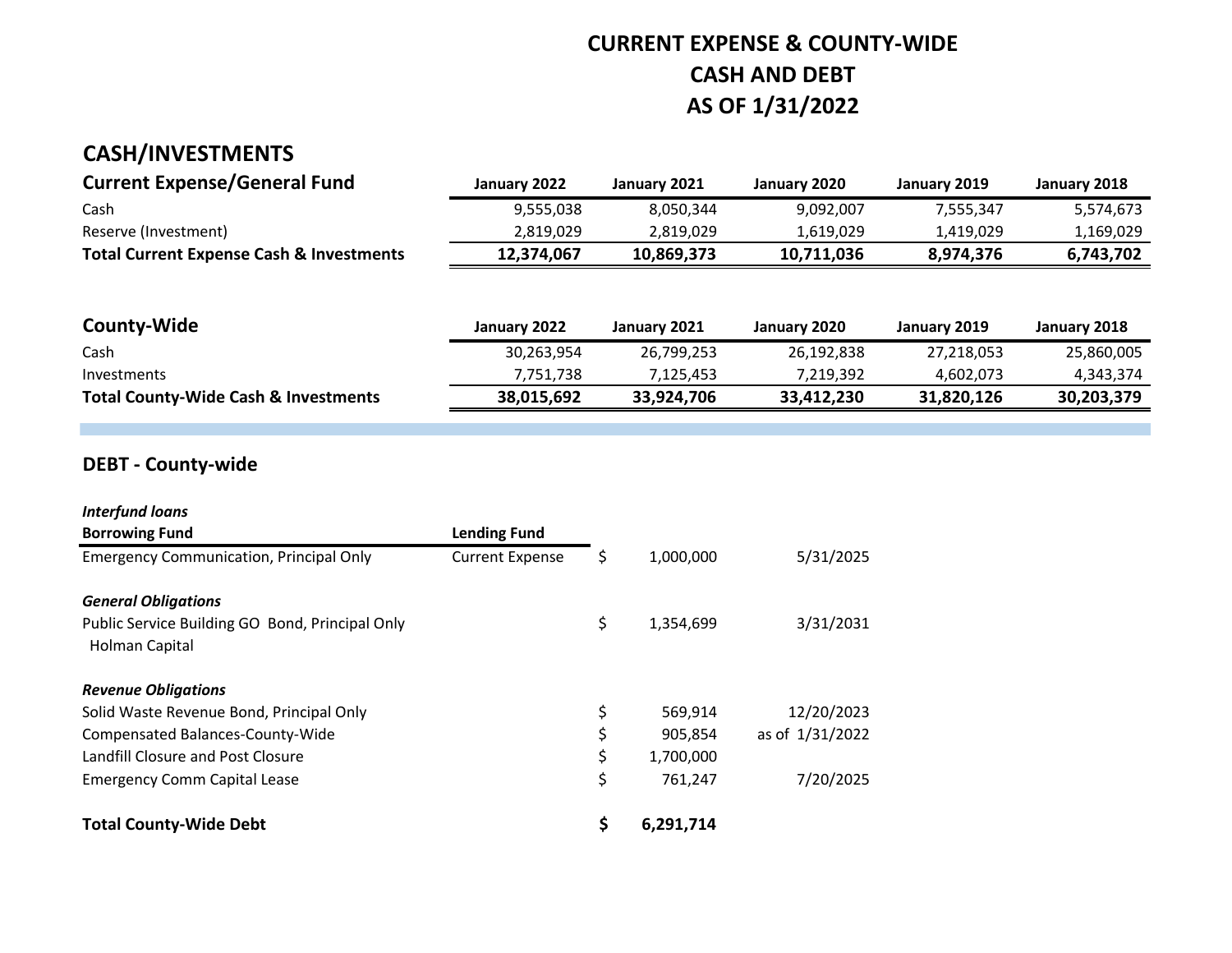### **CURRENT EXPENSE/GENERAL FUND REVENUES BY CATEGORY AS OF 1/31/2022 (8.3%)**

| <b>Revenue</b>                             | <b>Budget</b> | <b>Actual</b> | % received |
|--------------------------------------------|---------------|---------------|------------|
| <b>Beginning Fund Balance</b>              | 13,319,029    |               | 0.00%      |
| Prior Period Adjustment                    |               |               | 0.00%      |
| <b>Property Tax</b>                        | 6,193,756     | 23,970        | 0.39%      |
| <b>Other Taxes</b>                         | 3,155,000     | 318,343       | 10.09%     |
| Licenses & Permits                         | 151,500       | 40,409        | 26.67%     |
| Payment in Lieu of Taxes/Federal Lease     | 64,100        |               | 0.00%      |
| <b>Federal Grants</b>                      | 884,447       | 111,404       | 12.60%     |
| <b>State Grants</b>                        | 1,226,924     | 28,230        | 2.30%      |
| <b>State-Shared Revenues, Entitlements</b> | 657,700       | 123,950       | 18.85%     |
| <b>Charges for Services</b>                | 2,122,025     | 202,279       | 9.53%      |
| Fines/Penalties                            | 919,450       | 64,955        | 7.06%      |
| <b>Interest Earnings</b>                   | 317,400       | 7,542         | 2.38%      |
| Rents/Leases                               | 230,735       | 10,318        | 4.47%      |
| <b>Miscellaneous Revenues</b>              | 170,000       | 30,043        | 17.67%     |
| Interfund Loan Repayment                   | 249,475       |               | 0.00%      |
| <b>Transfers In</b>                        | 942,511       |               | 0.00%      |
| Insurance Recoveries                       |               |               |            |
| <b>Total CE/General Fund Revenue</b>       | 30,604,052    | 961,443       | 3.14%      |

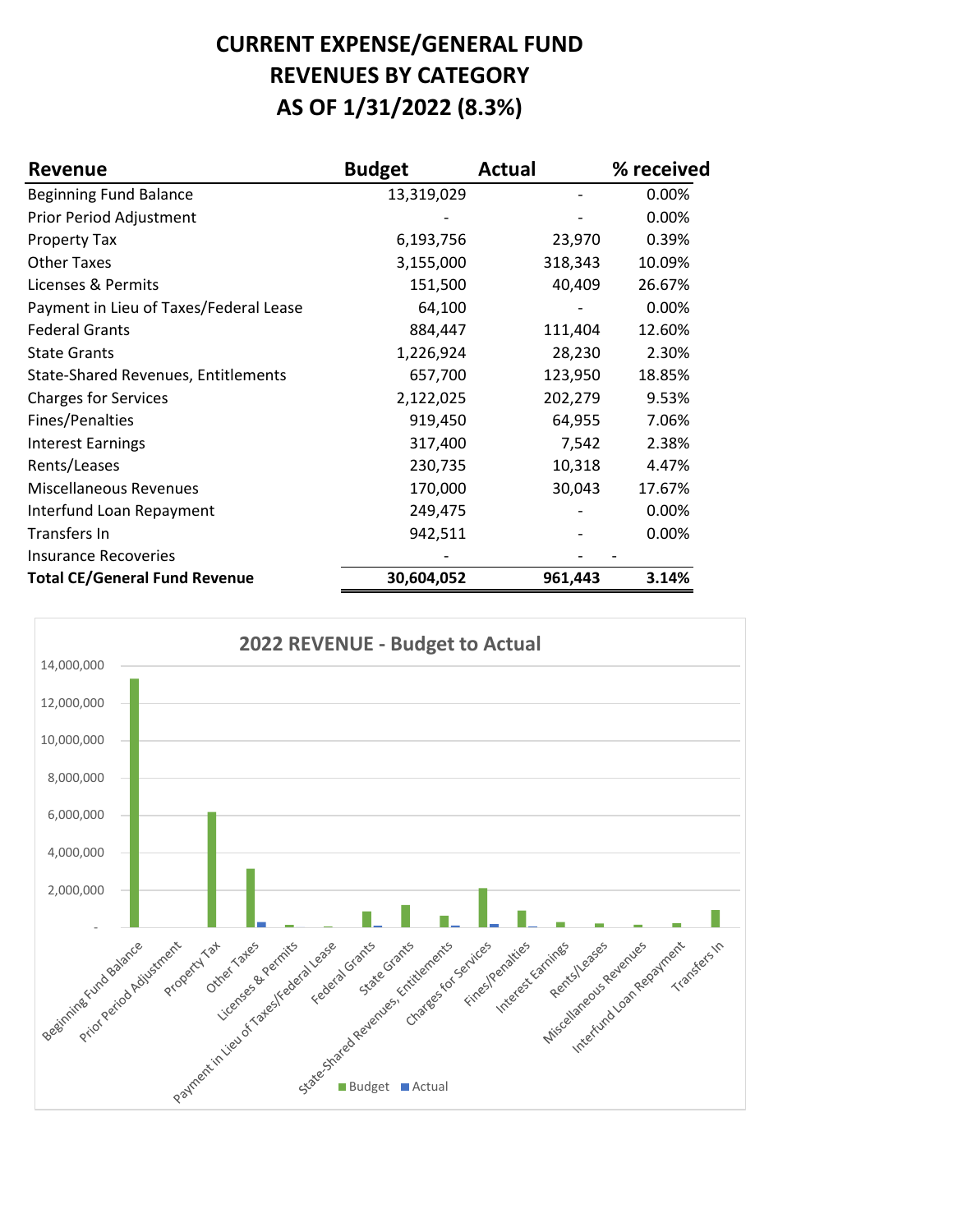#### **CURRENT EXPENSE/GENERAL FUND REVENUES BY CATEGORY/% of TOTAL AS OF 1/31/2022**

|                                            |             |             | 2022 % of 2022 | 2022 vs 2021      |
|--------------------------------------------|-------------|-------------|----------------|-------------------|
|                                            | 2022 Actual | 2021 Actual | Total          | <b>Difference</b> |
| <b>Property Tax</b>                        | 23,970      | 18,362      | 2.49%          | 5,608             |
| <b>Other Taxes</b>                         | 318,343     | 268,721     | 33.11%         | 49,622            |
| <b>Prior Period Adjustments</b>            |             | 34          | 0.00%          | (34)              |
| Licenses & Permits                         | 40,409      | 43,304      | 4.20%          | (2,895)           |
| Payment in Lieu of Taxes/Federal Lease     |             |             | 0.00%          |                   |
| <b>Federal Grants</b>                      | 111,404     | 251,655     | 11.59%         | (140, 251)        |
| <b>State Grants</b>                        | 28,230      | 161,848     | 2.94%          | (133, 618)        |
| <b>State-Shared Revenues, Entitlements</b> | 123,950     | 276,417     | 12.89%         | (152, 467)        |
| <b>Charges for Services</b>                | 202,279     | 146,252     | 21.04%         | 56,027            |
| Fines/Penalties                            | 64,955      | 81,955      | 6.76%          | (17,000)          |
| <b>Interest Earnings</b>                   | 7,542       | 92,912      | 0.78%          | (85, 370)         |
| Rents/Leases                               | 10,318      | 1,236       | 1.07%          | 9,082             |
| <b>Miscellaneous Revenues</b>              | 30,043      | 260         | 3.12%          | 29,783            |
| Interfund Loan Repayment                   |             |             | 0.00%          |                   |
| Transfers In                               |             |             | 0.00%          |                   |
| <b>Insurance Recoveries</b>                |             |             | 0.00%          |                   |
| <b>Total CE/General Fund Revenue</b>       | 961,443     | 1,342,956   | 100.00%        | (381,513)         |



**Property Tax Other Taxes Prior Period Adjustments** Licenses & Permits **Payment in Lieu of Taxes/Federal Lease Federal Grants** State Grants State-Shared Revenues, Entitlements Charges for Services **Fines/Penalties** Interest Earnings Rents/Leases **Miscellaneous Revenues** Interfund Loan Repayment **Transfers In**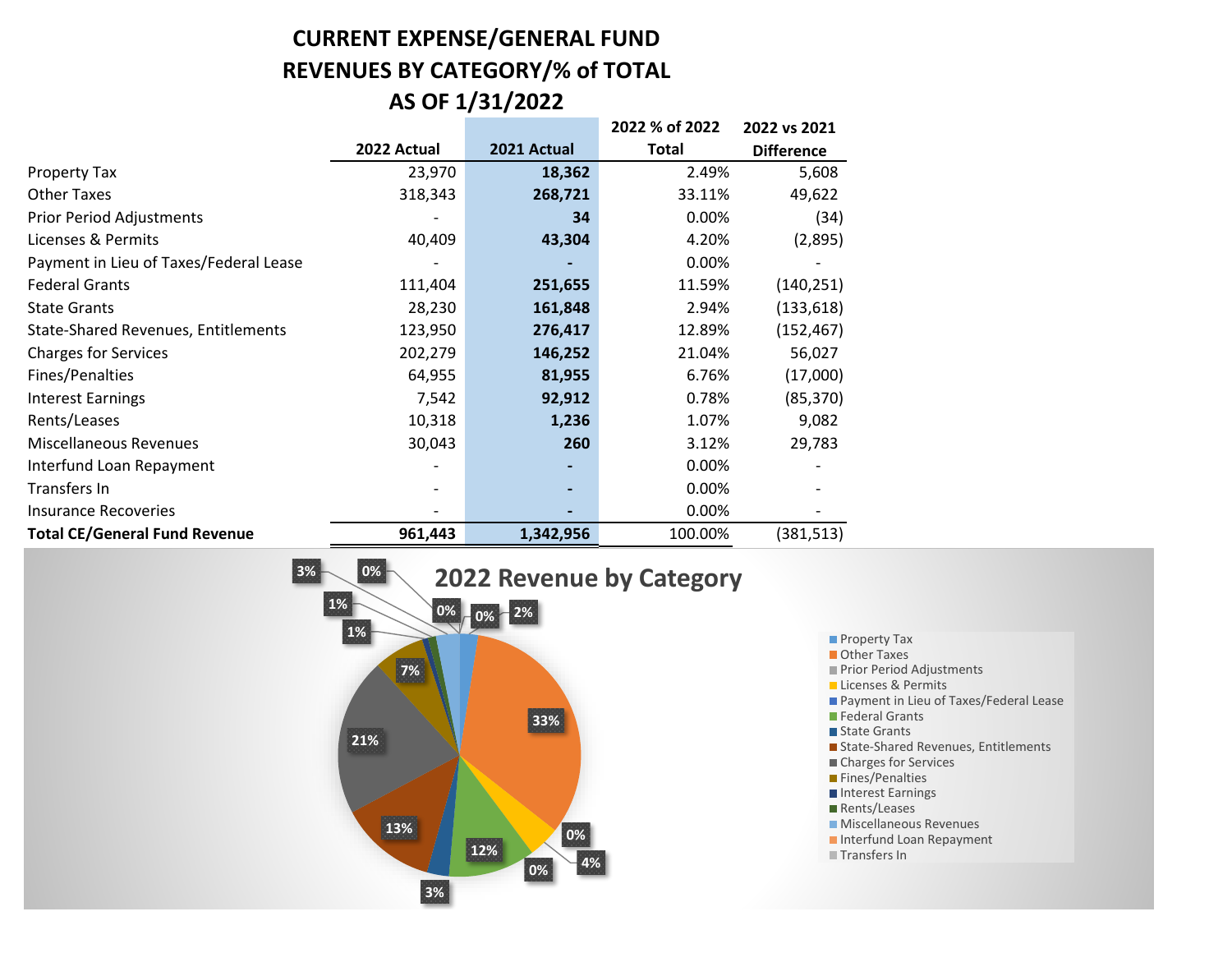**The State**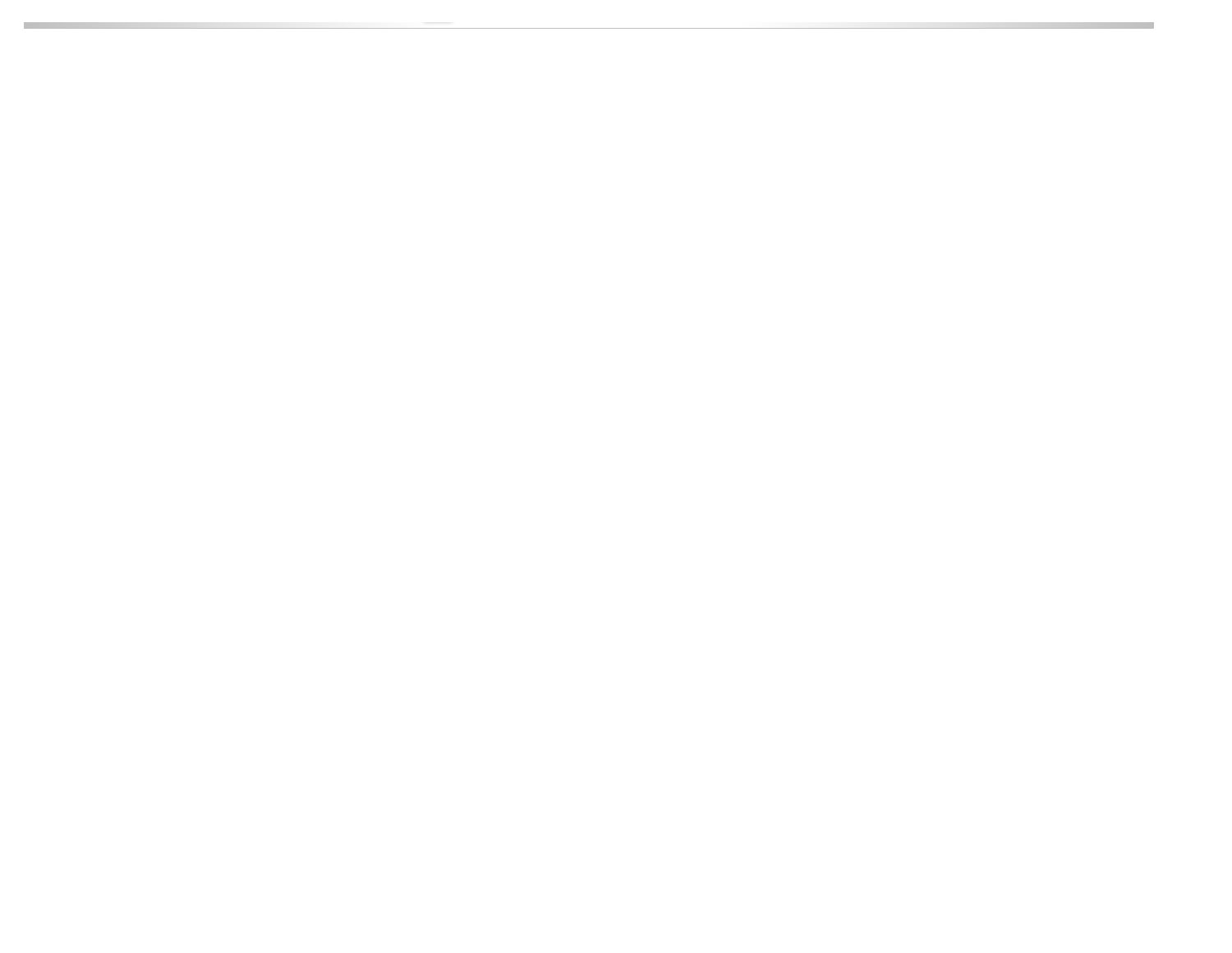#### **CURRENT EXPENSE/GENERAL FUND EXPENSES BY CATEGORY AS OF 1/31/2022 (8.3%)**

| <b>Expenses</b>                       | <b>Budget</b> | <b>Actual</b> | % spent |
|---------------------------------------|---------------|---------------|---------|
| Salaries/Wages                        | 8,355,540     | 623,823       | 7.47%   |
| <b>Benefits</b>                       | 3,390,550     | 234,610       | 6.92%   |
| Supplies/Materials                    | 991,801       | 31,245        | 3.15%   |
| Services/Charges                      | 5,637,503     | 1,325,847     | 23.52%  |
| Miscellaneous                         | 256,150       | 51,994        | 20.30%  |
| Intergovernmental                     |               |               | 0.00%   |
| <b>Capital Purchases</b>              | 10,000        | 2,603         | 26.03%  |
| <b>Transfers Out</b>                  |               |               | 0.00%   |
| <b>Intrafund Transfers</b>            | 3,888,973     | 100,000       | 0.00%   |
| Interfund Loan                        |               |               | 0.00%   |
| <b>Prior Period Adjustments</b>       |               |               | 0.00%   |
| <b>Intrafund Expenditures</b>         | 3,625         |               | 0.00%   |
| <b>Ending Fund Balance</b>            | 8,069,910     |               | 0.00%   |
| <b>Total CE/General Fund Expenses</b> | 30,604,052    | 2,370,122     | 7.74%   |

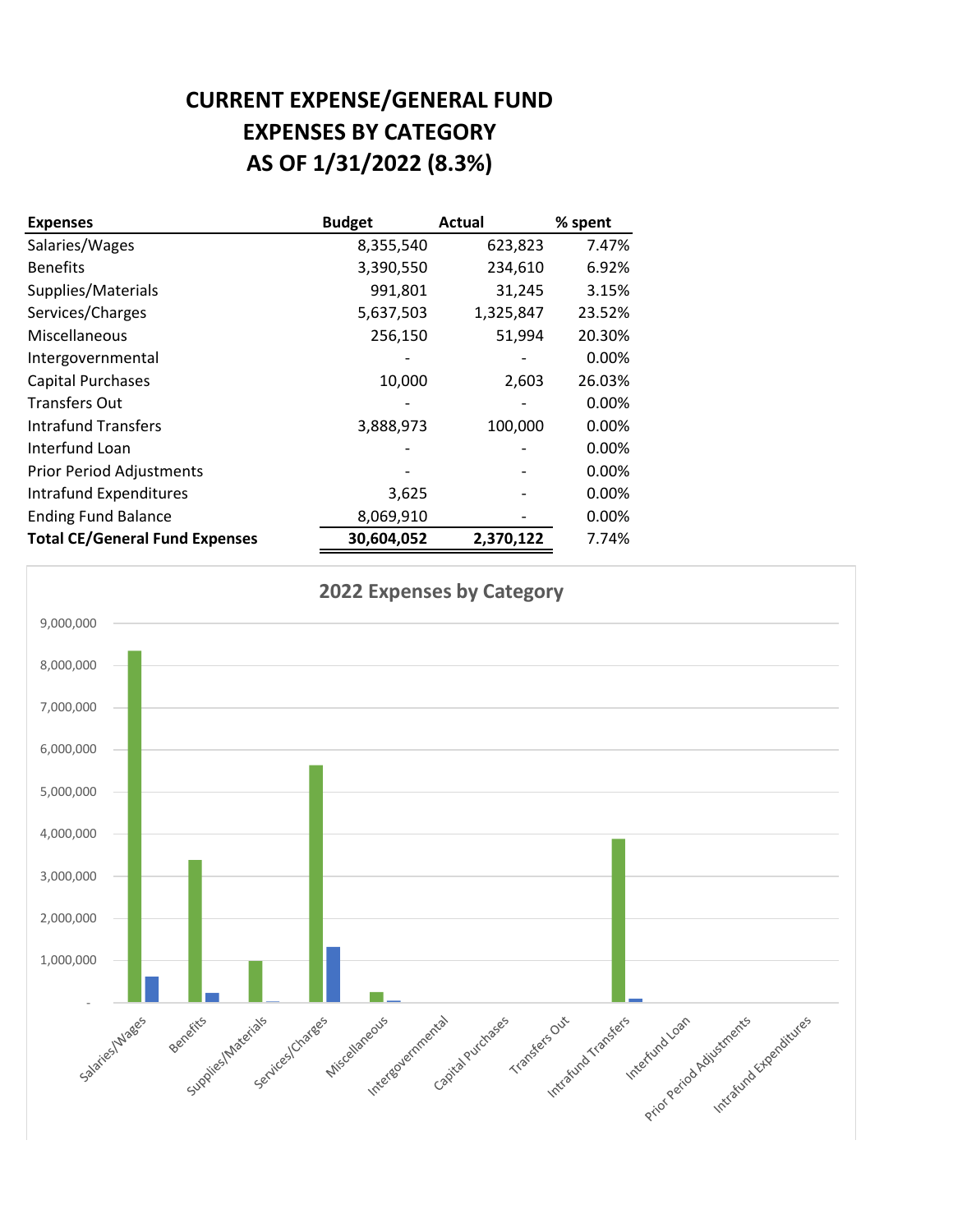Budget **Actual**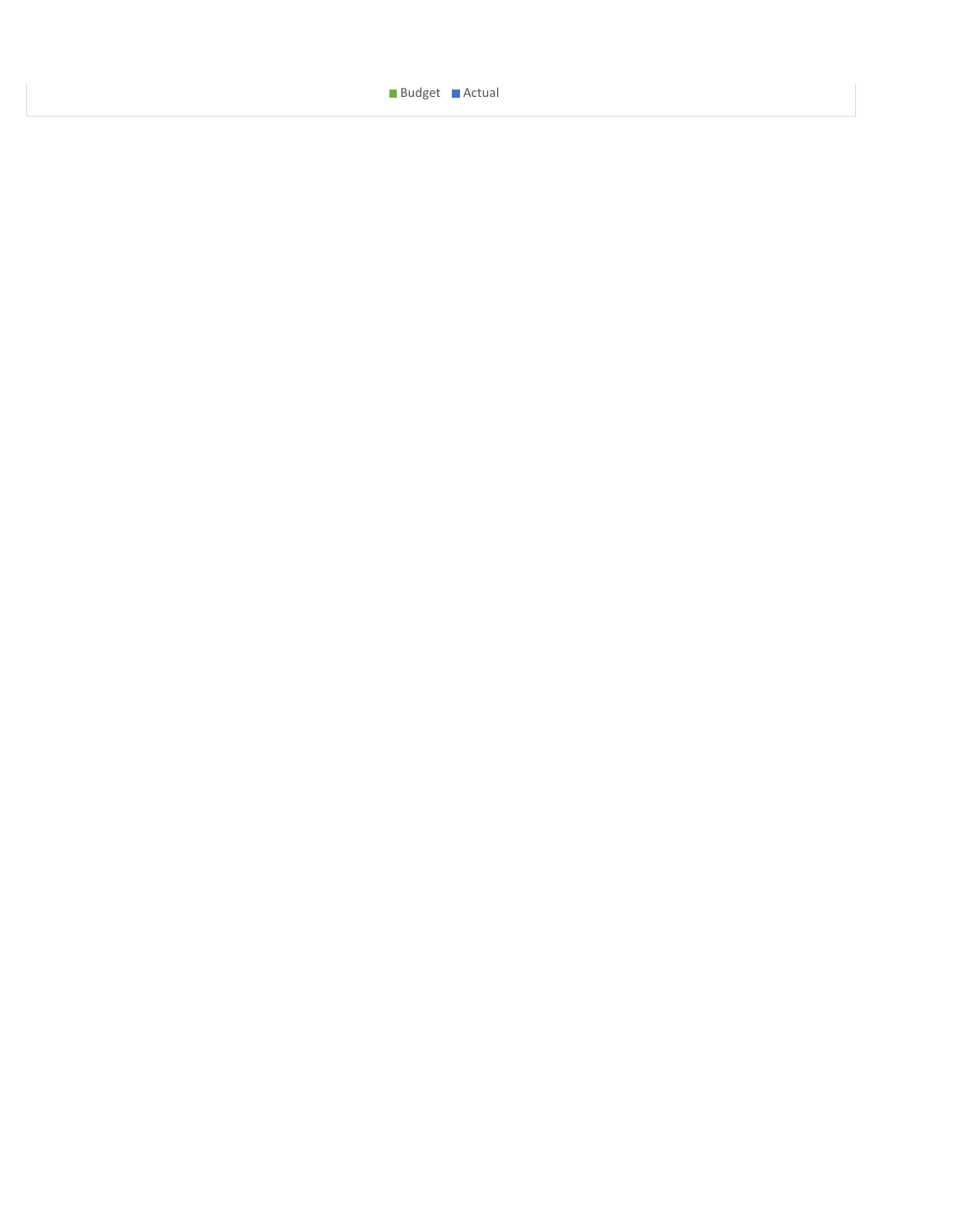#### **CURRENT EXPENSE/GENERAL FUND EXPENSES BY OBJECT CODE AS OF 1/31/2022 (8.3%)**

|                                       |             |             | 2022 % of 2022 | 2022 vs 2021      |
|---------------------------------------|-------------|-------------|----------------|-------------------|
| <b>Expenses</b>                       | 2022 Actual | 2021 Actual | Total          | <b>Difference</b> |
| Salaries/Wages                        | 623,823     | 601,355     | 26.32%         | 22,468            |
| <b>Benefits</b>                       | 234,610     | 231,932     | 9.90%          | 2,678             |
| Supplies/Materials                    | 31,245      | 41,138      | 1.32%          | (9,893)           |
| Services/Charges                      | 1,325,847   | 1,302,732   | 55.94%         | 23,115            |
| Miscellaneous                         | 51,994      | 79          | 2.19%          | 51,915            |
| Intergovernmental                     |             |             | 0.00%          |                   |
| <b>Capital Purchases</b>              | 2,603       |             | 0.11%          | 2,603             |
| <b>Transfers Out</b>                  |             | 270,000     | 0.00%          | (270,000)         |
| Prior Period / Adjustment             |             | (136)       | 0.00%          | 136               |
| <b>Intrafund Transfers</b>            | 100,000     |             | 4.22%          | 100,000           |
| Interfund Loan                        |             |             | 0.00%          |                   |
| Intrafund Expenditures                |             |             | 0.00%          |                   |
| <b>Total CE/General Fund Expenses</b> | 2,370,122   | 2,447,100   | 100%           | (76, 978)         |

**2022 Expenses by Object Code**



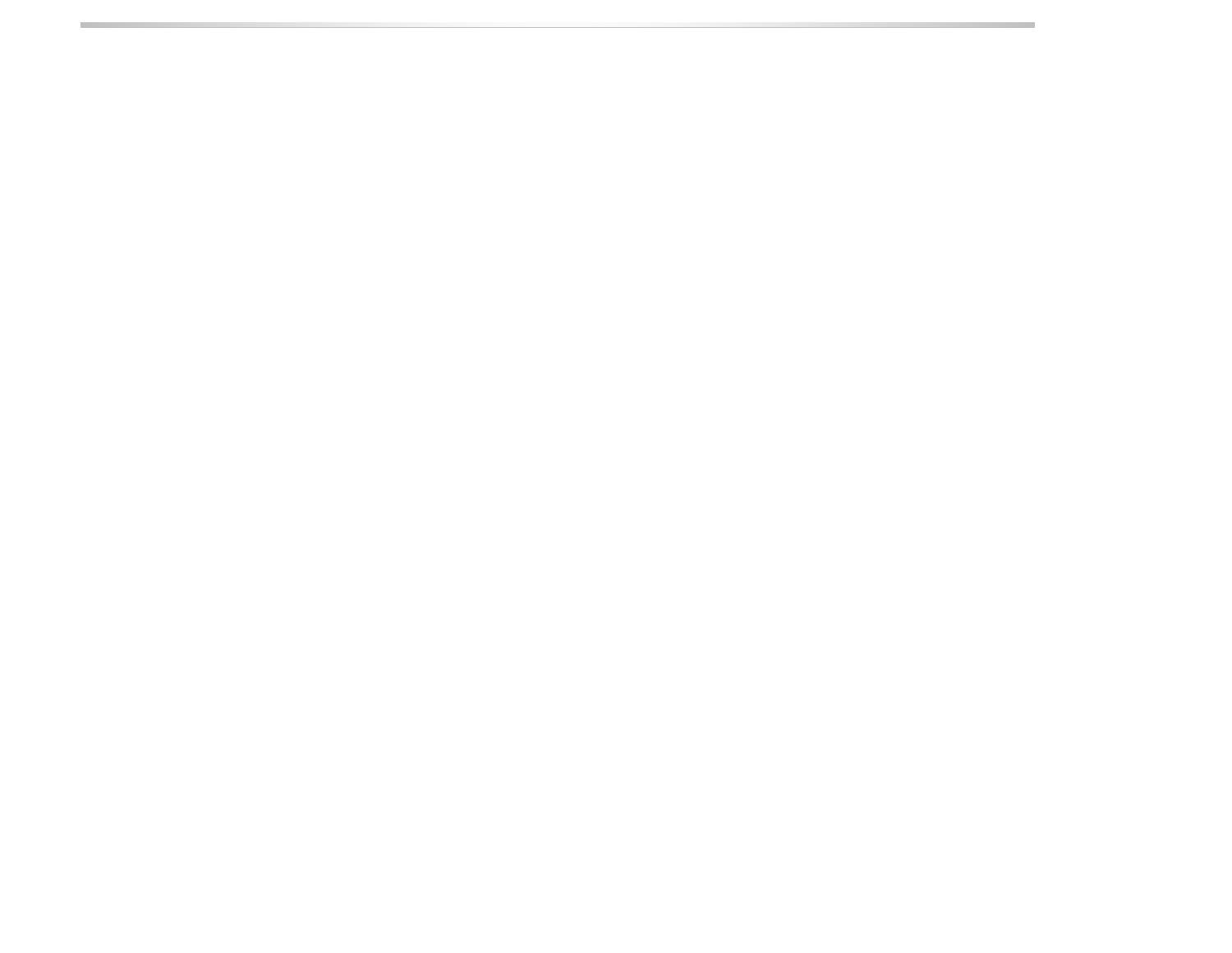## **AS OF 1/31/2022 (8.3%) CURRENT EXPENSE/GENERAL FUND EXPENSES BY OBJECT CODE DETAIL**

|                                           |               |               | % of          | % of                |
|-------------------------------------------|---------------|---------------|---------------|---------------------|
|                                           | <b>Budget</b> | <b>Actual</b> | <b>Budget</b> | <b>Total Actual</b> |
| Salaries/Wages                            | 8,094,155     | 602,859       | 7%            | 25.44%              |
| Salaries / Wages - Overtime               | 261,385       | 20,964        | 8%            | 0.88%               |
| <b>Benefits</b>                           | 3,390,550     | 234,610       | 7%            | 9.90%               |
| <b>Operating Supplies/Materials</b>       | 494,603       | 19,601        | 4%            | 0.83%               |
| Fuel                                      | 162,125       | 6,544         | 4%            | 0.28%               |
| Items Purchased for Inventory or Resale   | 21,330        | 1,015         | 5%            | 0.04%               |
| <b>Small Tools &amp; Equipment</b>        | 313,743       | 4,085         | 1%            | 0.17%               |
| Services/Professional Services            | 3,471,072     | 415,219       | 12%           | 17.52%              |
| Communications                            | 286,551       | 16,690        | 6%            | 0.70%               |
| Travel                                    | 103,050       | 1,575         | 2%            | 0.07%               |
| Advertising                               | 46,335        | 918           | 2%            | 0.04%               |
| Rentals & Leases                          | 322,419       | 17,956        | 6%            | 0.76%               |
| Insurance/Bonds                           | 900,225       | 847,761       | 94%           | 35.77%              |
| <b>Public Utilities</b>                   | 253,000       | 19,245        | 8%            | 0.81%               |
| Repairs & Maintenance                     | 254,851       | 6,483         | 3%            | 0.27%               |
| Miscellaneous                             | 256,150       | 51,994        | 20%           | 2.19%               |
| Intergovernmental Services/Payments       |               |               | 0%            | 0.00%               |
| <b>Interfund Transfers</b>                |               |               | 0%            | 0.00%               |
| <b>Intrafund Transfers</b>                | 3,888,973     | 100,000       |               | 4.22%               |
| Interfund Loan                            |               |               | 0%            | 0.00%               |
| Capital Outlay                            | 10,000        | 2,603         | 26%           | 0.11%               |
| <b>Prior Period Adjustments</b>           |               |               | 0%            | 0.00%               |
| <b>Intrafund Payments</b>                 | 3,625         |               | 0%            | 0.00%               |
| <b>Ending Fund Balance</b>                | 8,069,910     |               | 0%            | 0.00%               |
| <b>Current Expense Expenditure Totals</b> | 30,604,052    | 2,370,122     | 8%            | 100.00%             |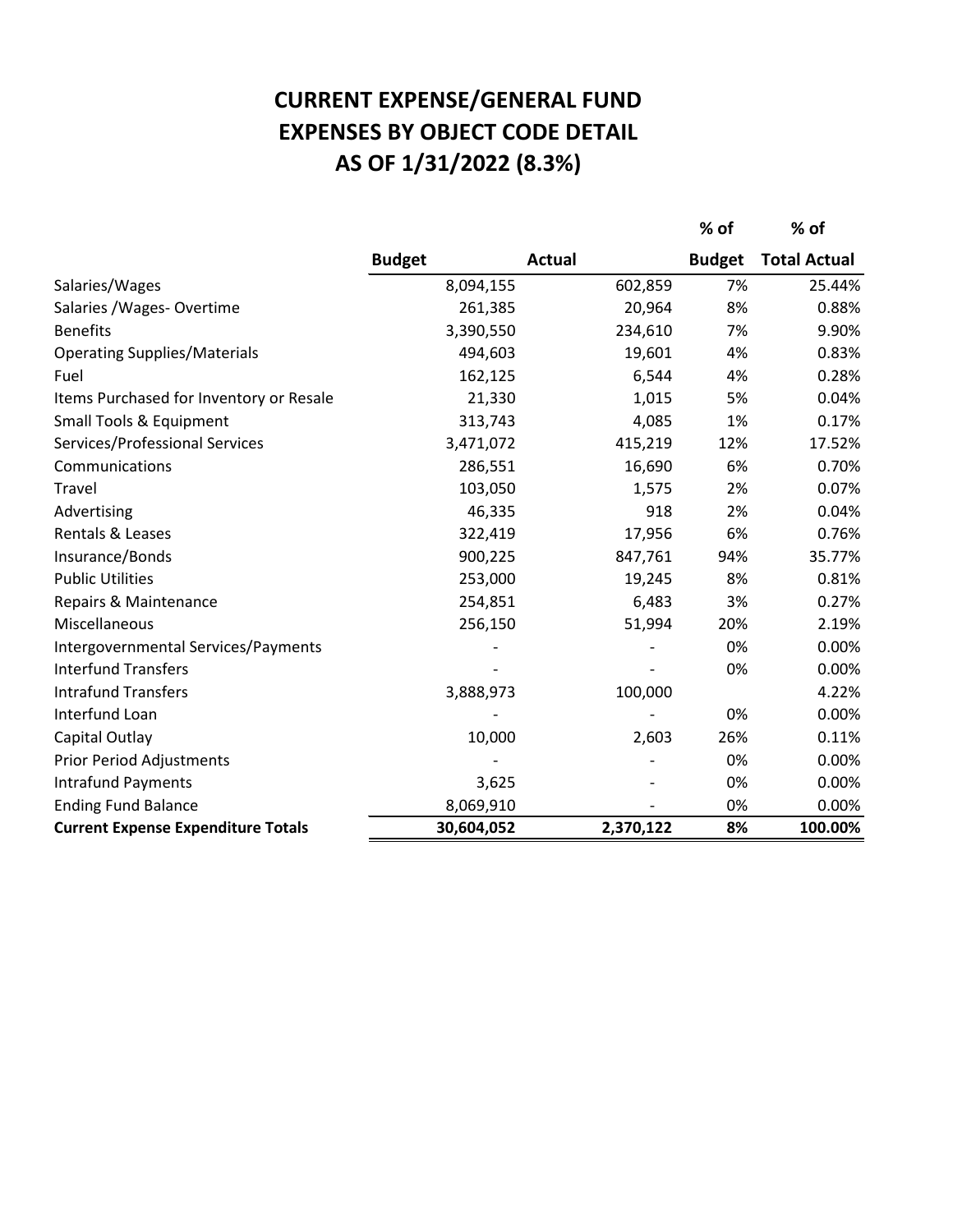### **CURRENT EXPENSE/GENERAL FUND SALARIES AND BENEFITS BY DEPARTMENT AS OF 1/31/2022 (8.3%)**

**% of**

**Budget Actual Budget** 009 - Commissioners 418,015 41,054 10% 010 - General Government 85,462 9,315 11% 012 - Admin Services 92,725 7,445 8% 013- Human Resources 311,778 20,281 7% 020 - Superior Court 177,687 14,413 8% 030- District Court 917,940 66,854 7% 040- Clerk 359,379 26,525 7% 050 - Treasurer 413,315 29,974 7% 060 - Auditor 1,008,023 68,017 7% 080 - Assessor 529,236 35,915 7% 100 - Prosecuting Attorney 807,476 55,352 7% 105 - Child Support Enforcement 105,283 1,505 1% 120 - Facilities Management 430,267 26,110 6% 140 - Sheriff 3,529,387 270,892 8% 170 - Juvenile Services 414,944 33,226 8% 200 - Weed Control 82,356 6,493 8% 220 - Coroner 151,580 10,439 7% 240 - County Extension 95,137 6,288 7% 260 - Emergency Management 228,926 15,954 7% 280 - Public Health 680,298 52,352 8% 300 - Fair 230,832 13,797 6% 310- Parks and Recreation 197,242 12,261 6% 320 - Information Technology 478,802 33,971 7% **Current Expense Expenditure Totals 11,746,090 858,433 7%**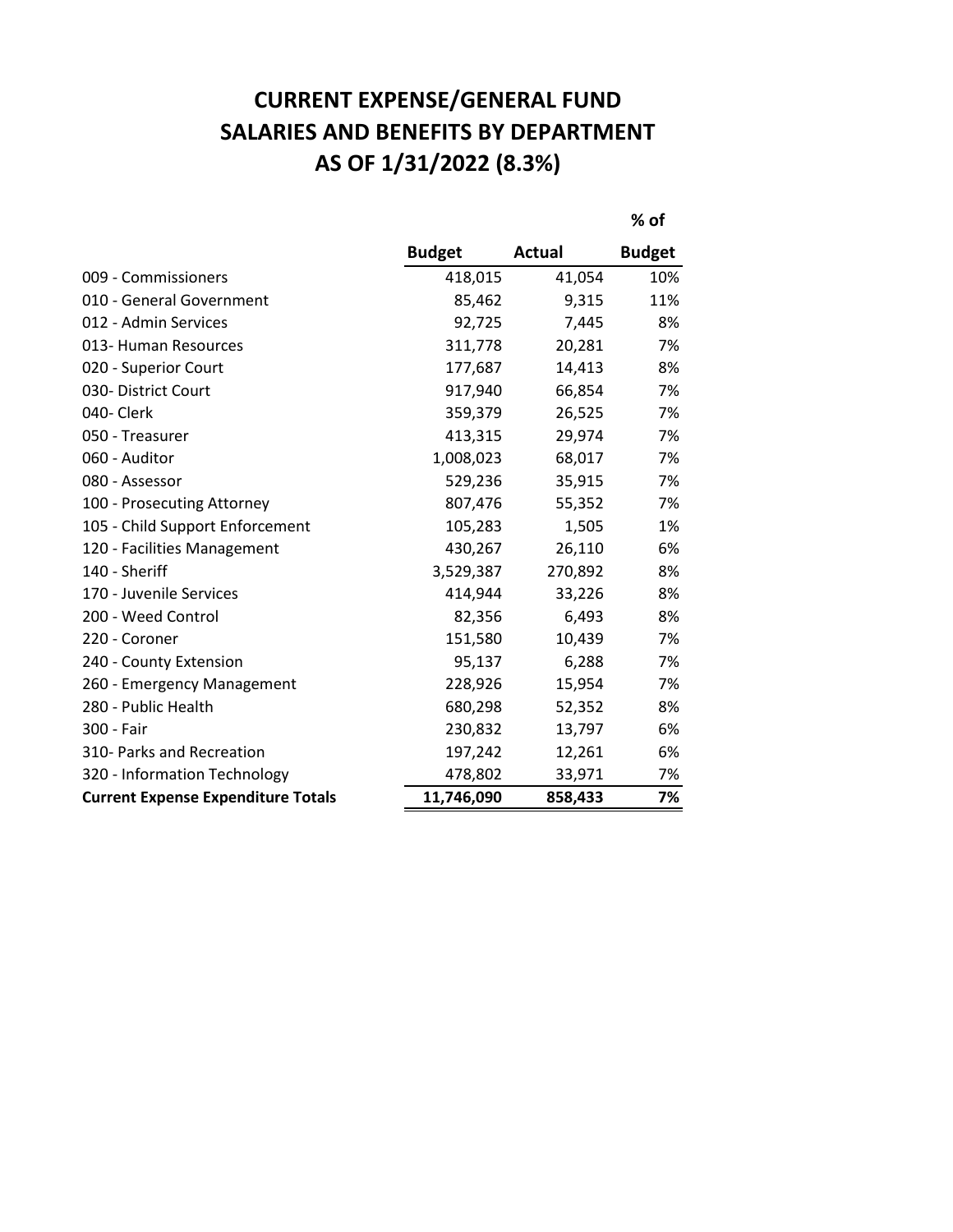### **NON-CURRENT EXPENSE SALARIES AND BENEFITS BY FUND AS OF 1/31/2022 (8.3%)**

|                                    |               |               | % of          |
|------------------------------------|---------------|---------------|---------------|
|                                    | <b>Budget</b> | <b>Actual</b> | <b>Budget</b> |
| 102 - Building and Development     | 134,150       | 9,927         | 7%            |
| 103 - Countywide Planning          | 236,250       | 17,858        | 8%            |
| 104 - Developmental Services       | 101,562       | 7,285         | 7%            |
| 110 - County Road                  | 5,506,200     | 385,694       | 7%            |
| 117 - Boating Safety               | 64,000        |               | 0%            |
| 122 - Sheriff K-9 Unit             | 1,000         |               | 0%            |
| 123 - Paths and Trails             | 40,902        | 2,598         | 6%            |
| 126 - Treasurer M&O                | 12,600        |               | 0%            |
| 127 - Quad-City Task Force         | 68,439        | 5,365         | 8%            |
| 128 - Crime Victims/Witness        | 103,269       | 9,521         | 9%            |
| 134 - Elections Reserve            | 30,000        | 2,187         |               |
| 135 - Prosecutor STOP Grant        | 16,119        | 608           | 4%            |
| 138 - Federal Equitable Sharing    | 5,000         |               | 0%            |
| 143 - Trial Court Improvement      | 3,860         |               |               |
| 144 - Emergency Communication      | 249,280       | 17,891        | 7%            |
| 400 - Solid Waste                  | 1,098,150     | 56,639        | 5%            |
| 410 - Solid Waste Reserve          | 15,000        |               | 0%            |
| 501 - Equipment Rental & Revolving | 995,650       | 48,105        | 5%            |
| 511 - Unemployment Insurance       | 25,000        |               | 0%            |
| <b>Non-CE Expenditure Totals</b>   | 8,706,431     | 563,678       | 6%            |